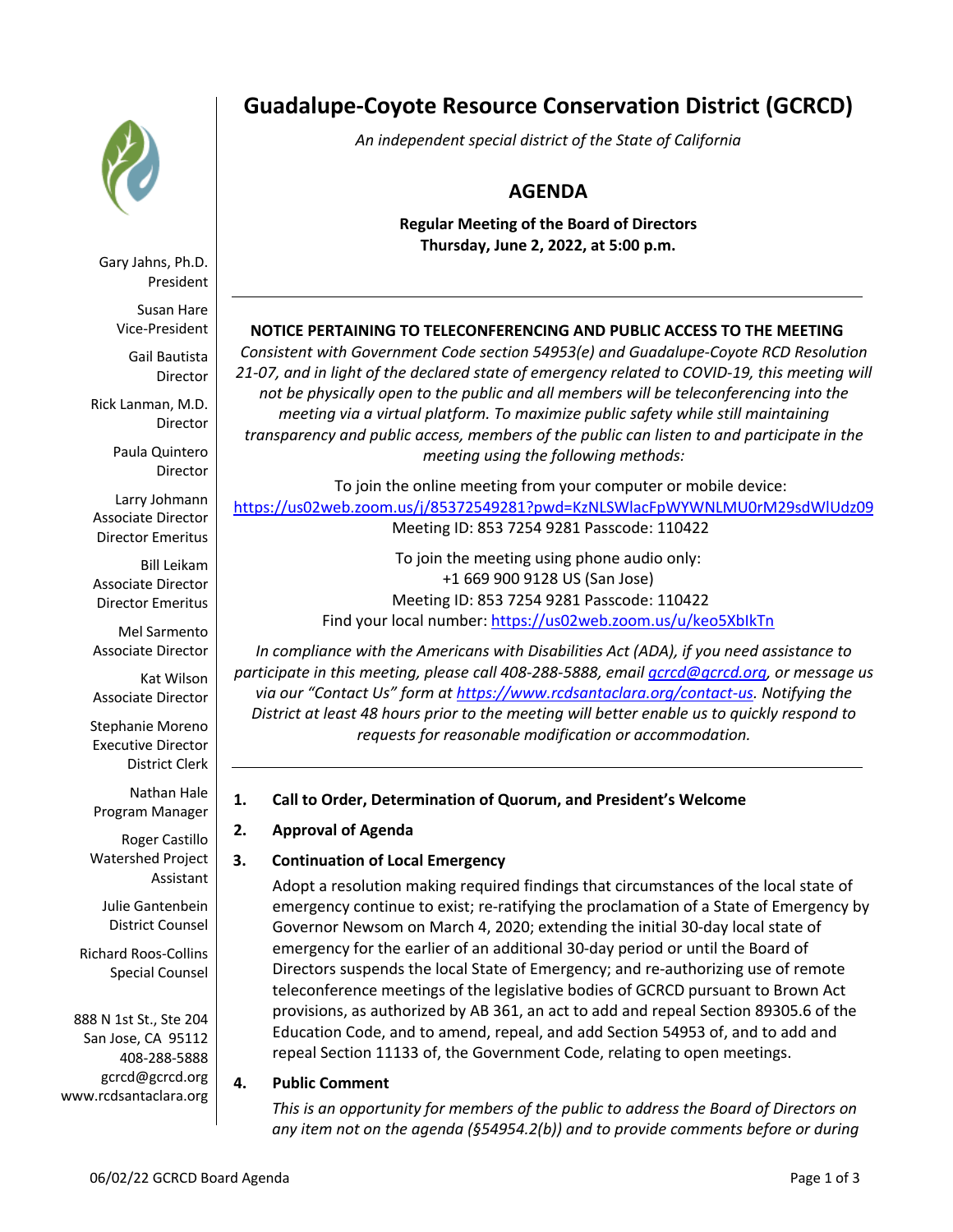*the Board's consideration of items (§54954.3(a)). See "Notice to the Public" at the end of the agenda for additional information.*

#### **5. Consent Agenda**

*Items on the consent agenda (see list at end of regular agenda items) are considered routine and may be enacted by one motion. Any Director, Associate Director, staff, or member of the public may request an item be moved from the consent agenda to the regular agenda for separate discussion and action.*

#### **6. Partner Reports**

- 6.1 *USDA-NRCS:* Monthly report from District Conservationist James Booth, Hollister Service Center.
- 6.2 *Other Partners:* Updates from other partners who wish to share information regarding agricultural and natural resources conservation activities, programs, and projects.

#### **7. Programs and Projects**

- 7.1 *Community Grant Writing Technical Services Program:* Update from Executive Director.
- 7.2 *Valley Water Safe, Clean Water and Natural Flood Protection Grants & Partnerships Program:*  Update from Executive Director on partners' applications.

#### **8. Administration:**

- 8.1 *CSDA Board of Directors Election:* Discussion and possible action regarding selection of GCRCD's preferred candidate for Bay Area Network Seat B for the 2023-2025 Term.
- 8.2 *Board Member, Associate Director and Staff Reports:* Individual updates and reports on topics and activities relevant to GCRCD.

#### **9. Determine Next Meeting Date and Adjourn Meeting**

#### **Consent Agenda**

- 5.1 Approve minutes for the May 5, 2022, Board Meeting.
- 5.2 Accept financial reports through April 2022.

#### Information Only

- 5.3 Correspondence from the California Water Quality Monitoring Council; *OPC Releases its Draft Equity Plan for Public Comment;* dated May 10, 2022.
- 5.4 Correspondence from the California State Coastal Conservancy; *UPDATED: Strategic Plan Listening Sessions*; dated May 11, 2022.
- 5.5 Correspondence from County of Santa Clara Finance Agency; *Quarterly Investment Report for Schools and Special Districts for the period ending March 31, 2022*; dated May 11, 2022.
- 5.6 Correspondence from the California Water Quality Monitoring Council; *California 2020-2022 Integrated Report Approved by U.S. EPA*; dated May 12, 2022.
- 5.7 Correspondence from Alameda County Resource Conservation District; *State of the Alameda Creek Watershed Conference Recap*; dated May 16, 2022.
- 5.8 Correspondence from Valley Water; *Valley Water Survey - Your Input is Needed: One-Water Guadalupe Watershed Planning Effort*; dated May 17, 2022.
- 5.9 Correspondence from Valley Water; *Valley Water Stream Maintenance Program Renewal Notice of Preparation*; May 26, 2022.

#### **Notice to the Public**

Members of the public may address the Board of Directors on any item not on the agenda (§54954.2(b)) and may provide comments before or during the Board's consideration of items (§54954.3(a)). No action or